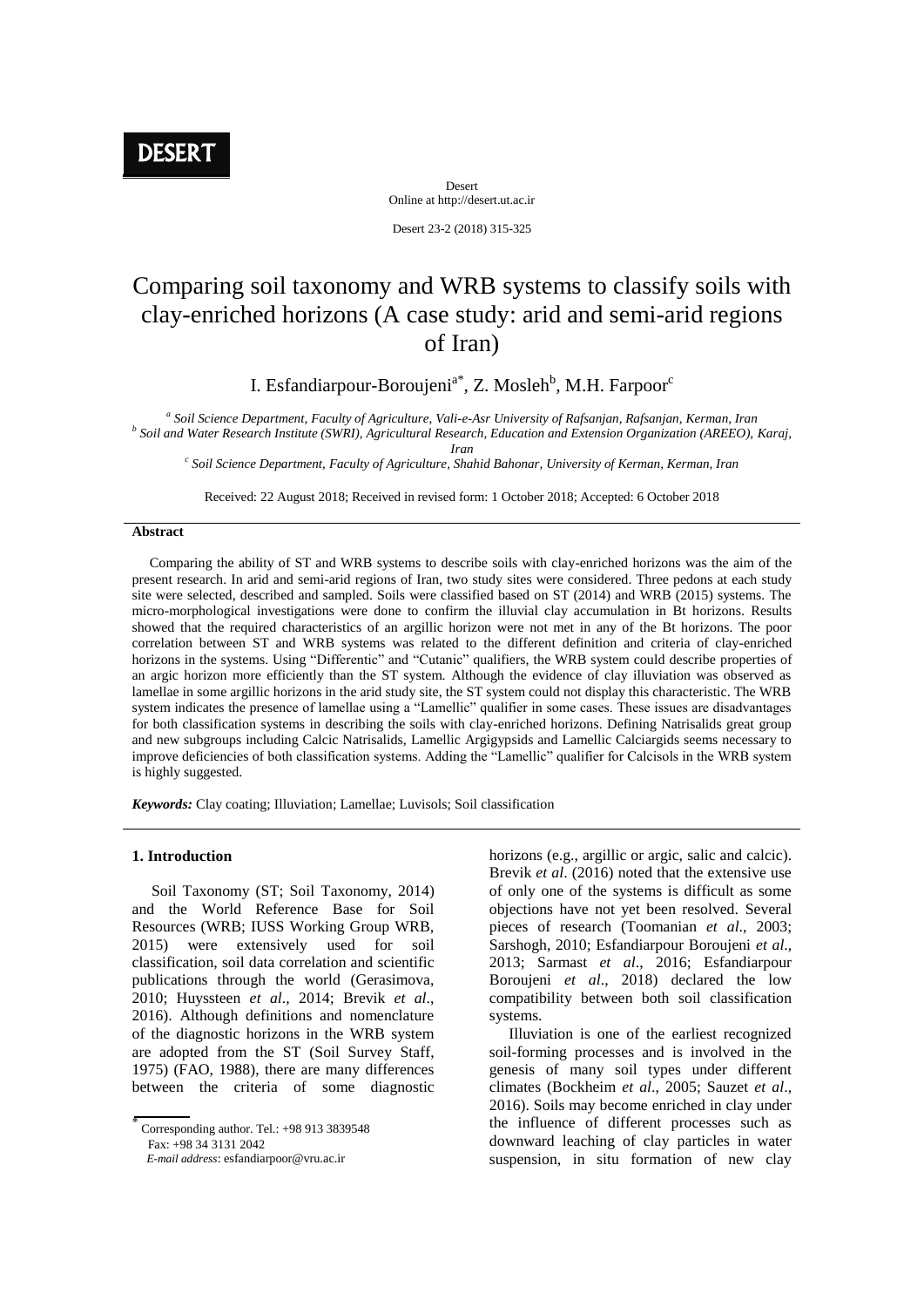minerals, destruction of the sand and silt fractions, and the preferential erosion of fine particles from the upper soil horizons downward the illuvial horizon (Quenard *et al*., 2011).

 Argillic (or argic in the WRB system), kandic and natric are diagnostic subsurface horizons reflecting the clay enrichment in both ST and WRB systems. In the ST system, the clay-enriched horizons are considered at order (i.e., Alfisols and Ultisols), suborder (i.e., suborders of Aridisols and Mollisols), great group (i.e., great groups of Aridisols, Gelisols, Oxisols, Mollisols, Spodosols, and Vertisols) and subgroup (i.e., subgroups of Andisols, Aridisols, Inceptisols, Mollisols, Oxisols, and Spodosols) levels. Prefixes such as "Alfic", "Argic", "Lamellic", "Natric" and "Ultic" are used at the subgroup level to indicate the presence of clay-enriched horizons. Additionally, RSGs such as Retisols, Acrisols, Lixisols, Alisols and Luvisols and principal qualifiers including Acric, Lixic, Alic and Luvic, indicate the presence of clay-enriched horizons within 100 cm of the soil surface in the WRB system. Bockheim and Hartemink (2013) declared that nearly all classification systems recognize clay-enriched subsoils at a high hierarchical level.

 Argillic horizons are distributed in humid through arid regions of the world (Elliott and Drohan, 2009). Although about 85 % of the Iranian's territory is located in the arid and semiarid belt of the world (NCCO, 2003), but many researchers reported the presence of clayenriched horizons under different environmental conditions of Iran (Khademi and Mermut, 2003; Khormali *et al*., 2003; Sarmast *et al*., 2016; Bayat *et al*., 2017; Esfandiarpour Boroujeni *et al*., 2018). The presence of clay-enriched horizons in arid and semi-arid regions of Iran is related to more the humid climate of the past (Khormali *et al*., 2003; Bayat *et al*., 2017; Sarmast *et al*., 2017). Argillic and related horizons that increase nutrient status and enhance water retention and many productive soils for food production have clay-enriched horizons (Bockheim and Hartemink, 2013). Thus, identifying and reporting the presence of clay-enriched horizons is important for proper management practices. The objective of this study is to investigate the ability of ST and WRB systems to describe soils with clayenriched horizons in arid and semi-arid regions of Iran.

## **2. Materials and Methods**

## *2.1. Study sites*

 The study was conducted in Chaharmahalva-Bakhtiari (site 1) and Kerman (site 2) Provinces located in semi-arid and arid regions of Iran (Fig. 1), respectively. The coordinate of pedons, mean annual precipitation and temperature, soil moisture and temperature regime of the study sites are shown in Table 1.

# *2.2. Field and laboratory works*

 Based on the previous studies and field checks, three pedons were selected at each study site. Soil description was done based on the guidelines for soil describing and sampling (Schoeneberger *et al*., 2012). The air-dried samples were carefully crushed (by hand, to avoid destruction of the weathered rock fragments, if present) and sieved to less than 2 mm. Then, the volume percent of rock fragments was determined. The particle-size analysis was done by hydrometer method (Gee and Bauder, 1986). Calcium carbonate equivalent was determined by treating the sample with 3N HCl (Nelson, 1982). The gypsum percentage was quantified by precipitation in acetone (US Salinity Laboratory Staff, 1954). The content of organic carbon was determined by wet digestion (Walkley and Black, 1934). Cation exchange capacity with ammonium acetate (Sumner and Miller, 1996) and sodium adsorption ratio (Lanyon and Heald, 1982) were measured. The pH in saturated paste and electrical conductivity in saturated extract were performed in the fine earth fraction  $\langle$  <2 mm diameter).

 Undisturbed soil samples were collected from Bt horizons for micro-morphological investigations. Soil clods were air dried and impregnated under vacuum with a polyester resin. After polymerization, the blocks of hardened soils were mounted on 75 ×100 mm microscope slides, cut to about 500 μm thickness and polished to about 20 to 30 μm thickness (Lee and Kemp, 1992). Thin sections were studied under Plane Polarized Light (PPL) and Cross-Polarized Light (XPL) using an HP petrographic microscope and described according to Stoops (2003) guideline. Then, classification of soils was done based on the ST (Soil Taxonomy, 2014) and WRB (IUSS Working Group WRB, 2015) systems.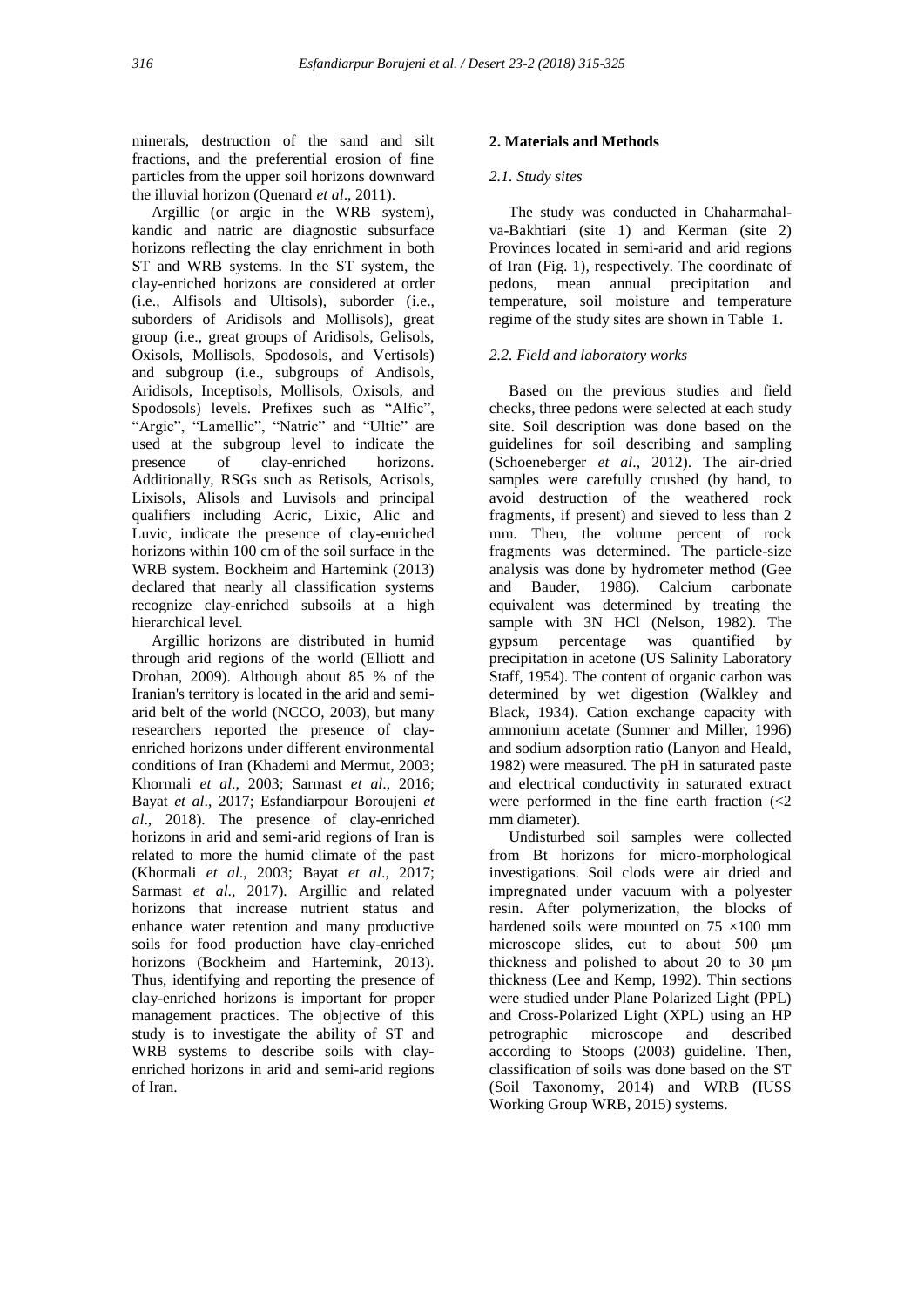

Fig. 1. Location of Chaharmahal-va-Bakhtiari and Kerman Provinces in Iran

|  | Table 1. Environmental characteristics of different study sites. |  |  |  |
|--|------------------------------------------------------------------|--|--|--|
|--|------------------------------------------------------------------|--|--|--|

| Study  | Pedon<br>Province |        |         | Coordinate $(UTMa)$ | $MAP^b$ | MAT <sup>c</sup> | SMR <sup>d</sup> | STR <sup>e</sup> | Land use    |
|--------|-------------------|--------|---------|---------------------|---------|------------------|------------------|------------------|-------------|
| site   |                   | no.    |         |                     | (mm)    | (°C)             |                  |                  |             |
|        | Chaharmahal-      |        | 484755  | 3575633             | 320     | 12.5             | Xeric            | Mesic            | Range land  |
| Site 1 | va-Bakhtiari      |        | 526156  | 3537936             | 255     | 10.7             | Xeric            | Mesic            | Agriculture |
|        |                   | 483833 | 3568388 | 320                 | 12.5    | Xeric            | Mesic            | Agriculture      |             |
|        |                   |        | 751354  | 3671593             | 80.3    | 18.4             | Aridic           | Thermic          | Range land  |
| Site 2 | Kerman            |        | 337757  | 3416087             | 80.3    | 18.4             | Aridic           | Thermic          | Agriculture |
|        |                   |        | 569594  | 3182670             | 170     | 25.8             | Aridic           | Hyperthermic     | Range land  |

<sup>a</sup> Universal Transverse Mercator

**b** Mean Annual Precipitation

<sup>c</sup> Mean Annual Temperature

<sup>d</sup> Soil Moisture Regime (based on Soil Taxonomy, 2014)

e Soil Temperature Regime (based on Soil Taxonomy, 2014)

#### **3. Results and Discussion**

 The evidence of clay illuviation was observed at all studied pedons except pedon 3 (site 1) during field studies (Table 2). Moreover, clay illuviation was detected as lamellae in pedons 2 and 3 at site 2 (Table 2). The illuvial nature of Bt horizons for all mentioned soils was confirmed by micro-morphological investigations (Fig. 2). The images of thin sections revealed the presence of clay coating, limpid clay coating and lamellae features (Fig. 2). Recognition of clay coating is a very important criterion to define an argillic horizon in several soil classification systems such as Soil Taxonomy (Stoops, 2003). Sauzet *et al*. (2016) reported micro-morphology as a powerful technique to quantify illuviation process in soils. Physical and chemical properties of the studied pedons are shown in Table 3.

 Although the evidence of clay illuviation was observed in Bt horizon of pedon 1 (site 1) during the field study and micro-morphological investigations confirmed clay illuviation, but this horizon was not considered as an argillic

horizon and the soil was classified as "Typic Calcixerept" based on the ST system (Table 4). The "t" suffix symbol is defined as "an accumulation of silicate clay as coating on surface of peds or in pores as lamellae or as bridge between mineral grains" (Soil Taxonomy, 2014, page 339). On the other hand, in the ST system, an argillic horizon is a subsurface horizon that shows evidence of clay illuviation, its minimum thickness ranges between 7.5 to 15 cm (depending on the particle-size class or presence of lamellae) and has more clay content than the eluvial horizon within a vertical distance less than 30 cm (Soil Taxonomy, 2014, page 12). Besides, the claysized carbonates should also be excluded (Soil Survey Staff, 1999, page 31). Therefore, the required characteristics of an argillic horizon could not be met in some Bt horizons. The use of a suffix symbol is not restricted to those horizons that only meet certain criteria for diagnostic horizons (Soil Taxonomy, 2014, page 337). Bockheim and Hartemink (2013) explained that many Bt horizons may not be qualified as an argillic or related horizon.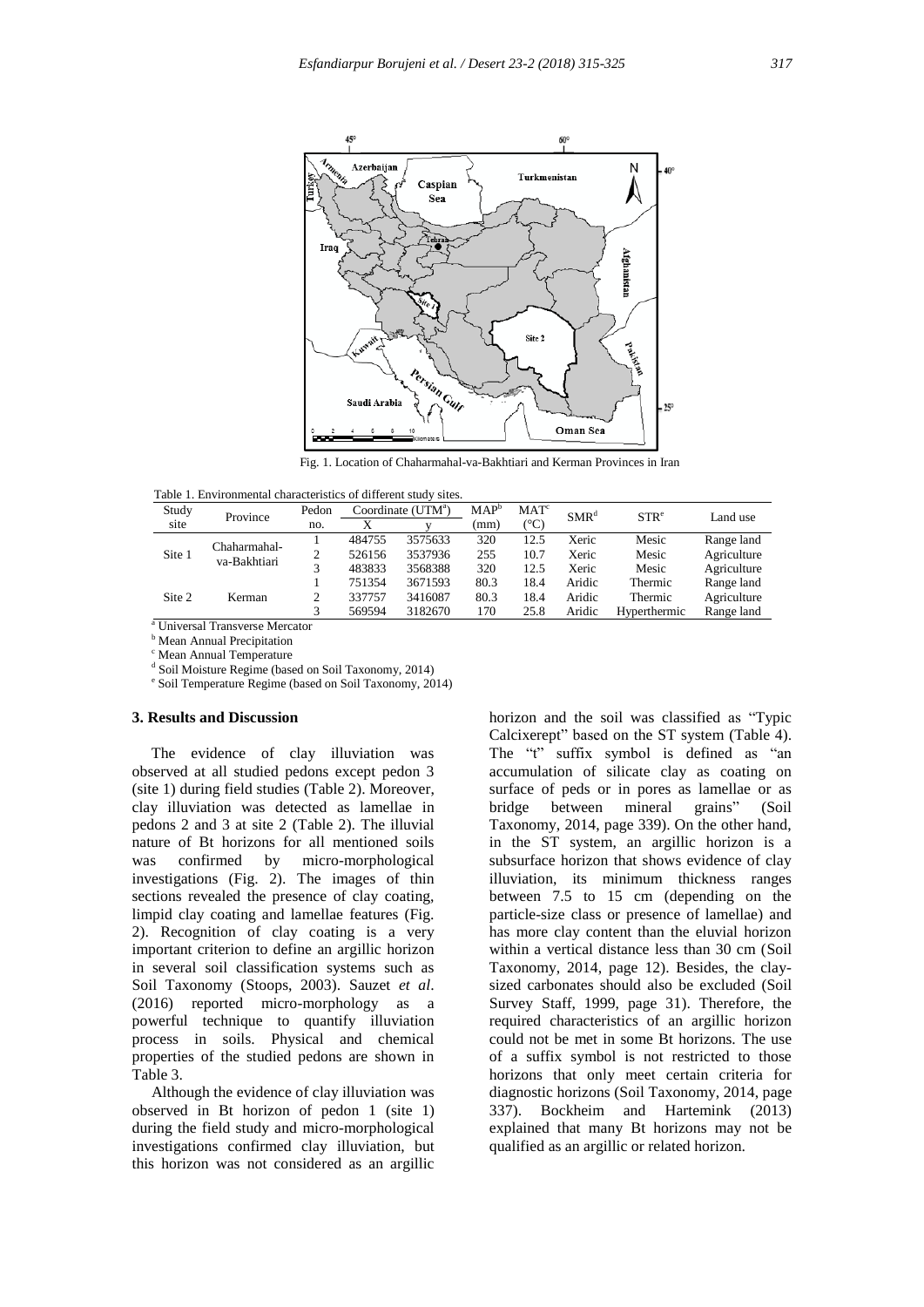Evidence of clay illuviation and thickness requirement (at least 7.5 cm) were found in pedon 1 at site 1, but the illuvial horizon (i.e., Bt horizon) did not show the 1.2 times more clay (32 percent versus 38.4 percent) than the eluvial horizon (i.e., A horizon). In the ST system, if an eluvial horizon remains and there is no lithologic discontinuity between the eluvial and the illuvial horizons and no plow layer directly above the illuvial horizon is present, the illuvial horizon must contain more clay than the eluvial horizon (Soil Taxonomy, 2014, page 12). Under these conditions, if other characteristics of argillic horizon were met, the soil classification may be changed due to a land use change! For example, in the studied pedon, if the land use was changed to the agriculture (Ap instead of A horizon), the soil should be classified as "Calcic Haploxeralf". Since the plow layer is directly located above the illuvial horizon, increasing clay content is not necessary. This seems to be a limitation for this system and appropriate revision is highly recommended.



Fig. 2. Clay pedo features in Bt horizons of pedon 1- site 1 (a), pedon 2- site 1 (b), pedon 2- site 2 (c) and pedon 3- site 2 (d). (left: PPL; right: XPL)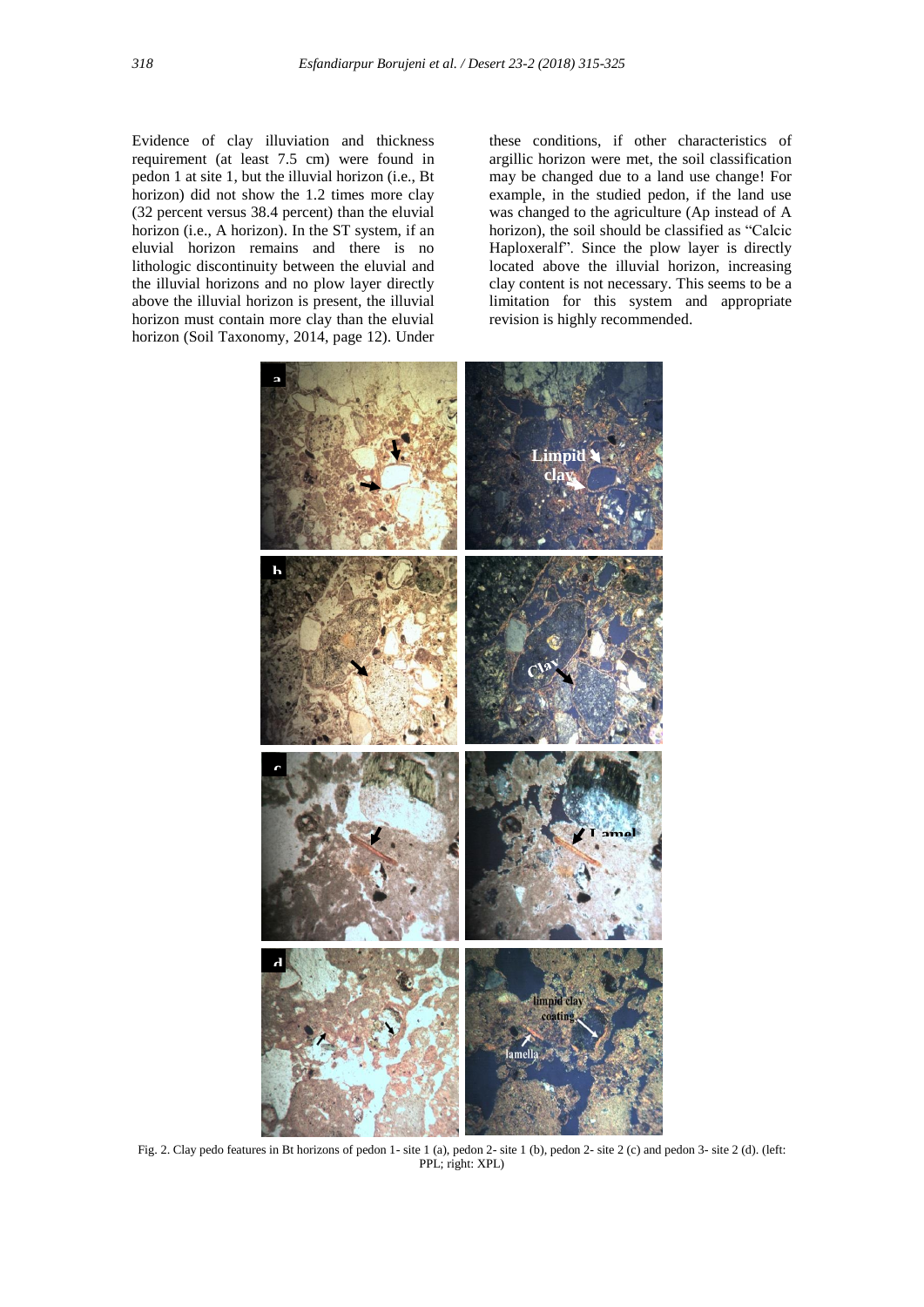| Study  | Pedon | Horizon         | Depth     | Color        |          |                          |              | Consistency    | Cutans and/or concentrations               |                  |
|--------|-------|-----------------|-----------|--------------|----------|--------------------------|--------------|----------------|--------------------------------------------|------------------|
| site   | no.   |                 | (cm)      | Moist<br>Dry |          | Structure                | Moist<br>Dry |                |                                            | Special features |
|        |       | A               | $0 - 30$  | 10YR5/3      | 10YR4/4  | 1 m gr                   | <b>SO</b>    | 1 <sub>o</sub> |                                            |                  |
|        |       | Bt              | $30 - 65$ | 7.5YR6/4     | 7.5YR5/4 | $2 m$ abk                | h            | fi             | f, F, CLF on CC                            |                  |
|        |       | Bk1             | 65-90     | 10YR4/6      | 10YR5/6  | 3 c abk                  | sh           | fi             | m, 2, CAC, MAT                             |                  |
|        |       | Bk <sub>2</sub> | 90-150    | 10YR4/5      | 10YR5/4  | 2 m abk                  | sh           | fr             | c, 2, CAC, MAT                             |                  |
|        |       | Ap              | $0 - 20$  | 7.5YR5/4     | 7.5YR4/4 | $3 \text{ m}$ gr         | sh           | fi             |                                            |                  |
| Site 1 | 2     | <b>Btk</b>      | $20 - 55$ | 7.5YR4/4     | 7.5YR4/4 | $2 \text{ m}$ sbk        | sh           | fi             | "vf, F, CLF on PF" and "c,<br>2, CAC, MAT" |                  |
|        |       | Bk              | 55-135    | 10YR5/4      | 10YR4/4  | $2 \text{ m}$ sbk        | sh           | fi             | c, 2, CAC, MAT                             |                  |
|        |       | Ap              | $0 - 30$  | 7.5YR6/4     | 7.5YR4/4 | $3 f$ gr                 | sh           | fi             |                                            |                  |
|        | 3     | Bw1             | $30 - 60$ | 7.5YR5/4     | 7.5YR4/4 | 3 m sbk                  | sh           | fi             |                                            |                  |
|        |       | Bw2             | 60-95     | 10YR4/6      | 10YR3/4  | 2 m s b k                | sh           | fi             |                                            |                  |
|        |       | Bk              | 95-130    | 10YR5/5      | 10YR5/4  | $2 \text{ m}$ sbk        | h            | fi             | m, 2, CAC, MAT                             |                  |
|        |       | A               | $0 - 15$  | 10YR5/4      | 10YR5/3  | $1$ f gr                 | <b>SO</b>    | fr             |                                            |                  |
|        |       | Bk              | $15-30$   | 10YR4/3      | 10YR4/4  | 1 f sbk                  | sh           | fr             | m, 2, CAC, MAT                             |                  |
|        |       | 2Bz             | $30 - 65$ | 10YR4/4      | 10YR3/4  | 2 f sbk                  | sh           | fi             | m, 1, SAX, MAT                             |                  |
|        |       | 3Btn            | 65-110    | 7.5YR5/4     | 7.5YR4/4 | 3 m cpr                  | h            | fi             | vf, F, CLF on RF                           |                  |
|        |       | Apz             | $0 - 35$  | 10YR5/4      | 10YR3/4  | 1 m sbk                  | sh           | fi             | f, 2, SAX, MAT                             |                  |
| Site 2 | 2     | <b>Btz</b>      | $35 - 70$ | 7.5YR6/3     | 7.5YR3/2 | $2$ c sbk                | h            | fi             | f, 2, SAX, MAT                             | LA               |
|        |       | By              | 70-110    | 10YR5/3      | 7.5YR4/4 | $2 \text{ m}$ sbk        | sh           | fi             | m, 2, GYX, MAT                             |                  |
|        |       | А               | $0 - 5$   | 7.5YR4/6     | 7.5YR4/6 | 1 m abk                  | sh           | vfr            |                                            |                  |
|        | 3     | Btk             | $5-40$    | 5YR5/6       | 5YR3/2   | 1 m abk                  | sh           | vfr            | c, 2, CAC, MAT                             | LA               |
|        |       | Cr              | 40-100    | 5YR5/6       | 5YR3/6   | $\overline{\phantom{a}}$ | sh           | vfr            |                                            |                  |
|        |       | R               | 100-150   |              |          |                          |              |                |                                            |                  |

Table 2. Summary of morphological properties of the pedons in different study sites<sup>a</sup>

a Symbols are used based on Schoeneberger *et al*. (2012) as follows:

Structure grade — 1: weak; 2: moderate; 3: strong.

Structure size — f: fine; m: medium; c: coarse.

Structure type — gr: granular; abk: angular blocky; sbk: subangular blocky; cpr: columnar.

Dry consistency — so: soft; sh: slightly hard; h: hard.

Moist consistency — lo: loose; fi: firm; fr: friable; vfr: very friable.

Cutans — vf: very few; f: few; F: faint distinctness; CLF: clay films (argillans); CC: on concretions; PF: on all faces of peds (vertical and horizontal).

Concentrations — f: few quantities; c: common quantities; m: many quantities; 1: fine size; 2: medium size; CAC: carbonate concretions; GYX: gypsum crystals; SAX: salt crystals; MAT: in the matrix (not associated with peds/pores).

Special features — LA: lamellae.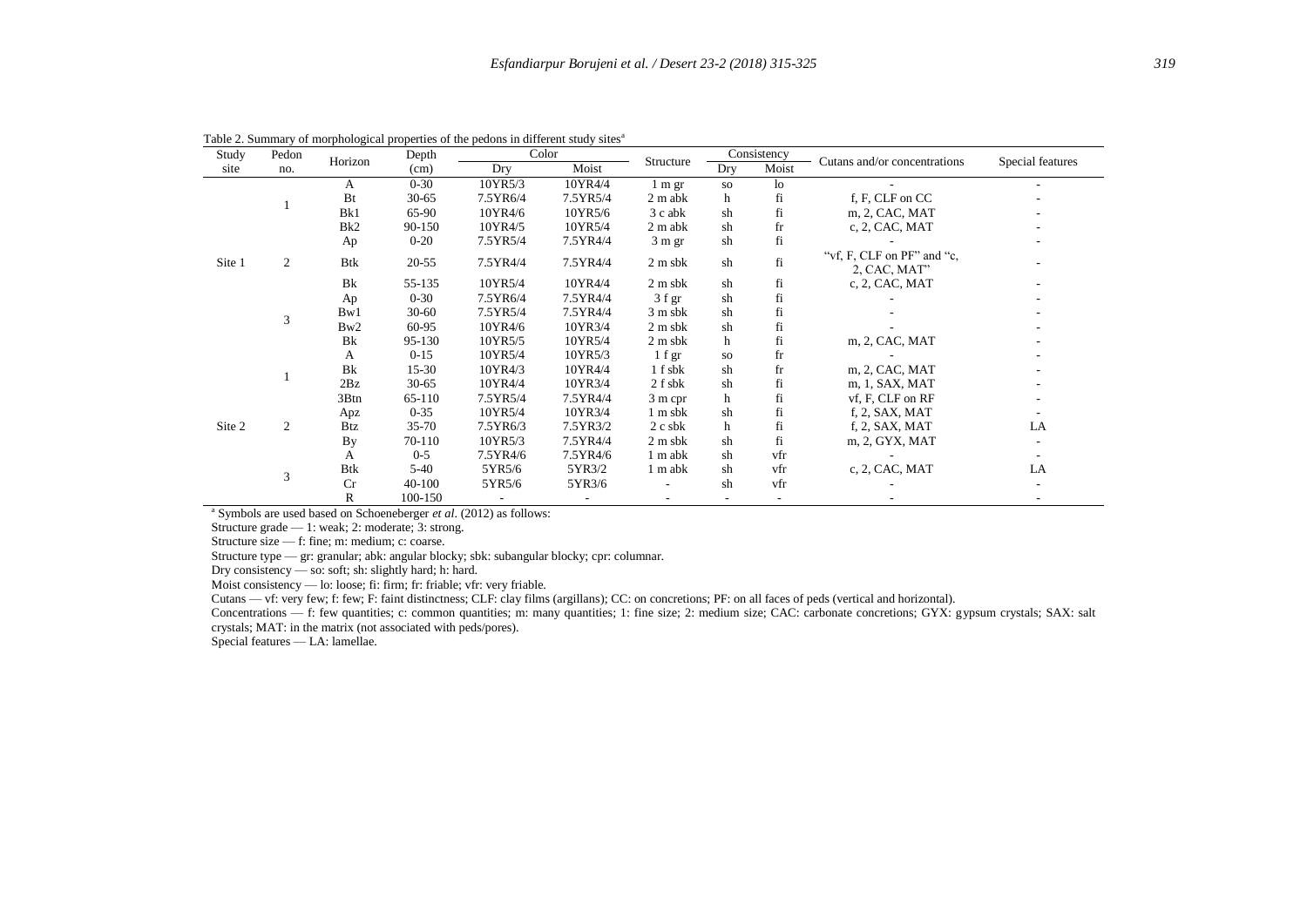| Study  | Pedon          |                       | Depth      | Clay | Silt | Sand           | $RF^a$ |             | CCE <sup>b</sup> (%) | Gypsum | O.C. <sup>c</sup> | CEC <sup>d</sup>                          | SAR <sup>e</sup>                |     | ECe <sup>f</sup> |                      |
|--------|----------------|-----------------------|------------|------|------|----------------|--------|-------------|----------------------|--------|-------------------|-------------------------------------------|---------------------------------|-----|------------------|----------------------|
| site   | no.            | Horizon               | (cm)       | (% ) | (% ) | (% )           | (% )   | $\leq$ 2 mm | $\leq 0.002$ mm      | (% )   | (% )              | (cmol <sub>c</sub> kg <sup>-1</sup> clay) | (mmol $L^{-1}$ ) <sup>0.5</sup> | pH  | $(dS \, m^{-1})$ | Texture <sup>g</sup> |
|        |                | A                     | $0 - 30$   | 32   | 47   | 21             | 5.0    | 15.0        | 0.0                  | 0.0    | 0.9               | 38                                        | 0.0                             | 7.8 | 0.70             | CL                   |
|        |                | Bt                    | $30 - 65$  | 35   | 43   | 22             | 5.0    | 18.0        | 0.3                  | 0.0    | 0.7               | 42                                        | 0.0                             | 7.9 | 0.70             | CL                   |
|        |                | Bk1                   | 65-90      | 32   | 51   | 17             | 10.0   | 29.0        | 0.4                  | 0.0    | 0.4               | 39                                        | 0.0                             | 8.1 | 0.50             | <b>SiCL</b>          |
|        |                | Bk2                   | 90-150     | 34   | 51   | 15             | 12.0   | 32.0        | 0.3                  | 0.0    | 0.1               | 42                                        | 0.0                             | 7.7 | 0.50             | <b>SiCL</b>          |
|        |                | Ap                    | $0 - 20$   | 26   | 68   | 6              | 0.0    | 25.7        | 0.0                  | 0.0    | 0.8               | 34                                        | 0.0                             | 7.8 | 0.31             | SiL                  |
| Site 1 | $\overline{c}$ | <b>Btk</b>            | $20 - 55$  | 40   | 55   | 5              | 0.0    | 29.5        | 3.5                  | 0.0    | 0.6               | 31                                        | 0.0                             | 7.9 | 0.35             | SiC                  |
|        |                | <b>B</b> <sub>k</sub> | 55-135     | 34   | 64   | $\mathfrak{2}$ | 0.0    | 35.0        | 2.0                  | 0.0    | 0.3               | 30                                        | 0.0                             | 7.9 | 0.35             | <b>SiCL</b>          |
|        |                | Ap                    | $0 - 30$   | 22   | 25   | 53             | 15.0   | 40.0        | 0.0                  | 0.0    | 0.5               | 43                                        | 0.0                             | 7.5 | 0.30             | <b>SCL</b>           |
|        |                | Bw1                   | $30 - 60$  | 23   | 27   | 50             | 11.0   | 44.0        | 0.2                  | 0.0    | 0.3               | 43                                        | 0.0                             | 7.7 | 0.40             | <b>SCL</b>           |
|        |                | Bw2                   | 60-95      | 35   | 29   | 38             | 13.0   | 43.0        | 0.4                  | 0.0    | 0.1               | 38                                        | 0.0                             | 7.8 | 0.20             | CL                   |
|        |                | <b>B</b> <sub>k</sub> | 95-130     | 30   | 28   | 42             | 10.0   | 40.0        | 0.5                  | 0.0    | 0.1               | 41                                        | 0.0                             | 7.8 | 0.50             | CL                   |
|        |                | A                     | $0 - 15$   | 29   | 53   | 18             | 5.0    | 22.0        | 0.4                  | 9.0    | 0.2               | 34                                        | 5.2                             | 7.8 | 10.20            | SiCL                 |
|        |                | Bk                    | $15 - 30$  | 31   | 48   | 21             | 3.0    | 30.0        | 0.7                  | 13.0   | 0.1               | 39                                        | 5.9                             | 7.8 | 17.50            | CL                   |
|        |                | 2Bz                   | $30 - 65$  | 26   | 14   | 60             | 3.0    | 21.0        | 0.1                  | 28.0   | 0.1               | 32                                        | 18.0                            | 7.9 | 38.70            | <b>SCL</b>           |
|        |                | 3Btn                  | 65-110     | 37   | 36   | 27             | 3.0    | 19.0        | 0.1                  | 24.0   | 0.0               | 42                                        | 32.0                            | 7.8 | 24.00            | CL                   |
|        |                | Apz                   | $0 - 35$   | 15   | 38   | 47             | 0.0    | 10.0        | 0.0                  | 7.3    | 0.1               | 33                                        | 5.2                             | 7.7 | 13.10            | L                    |
| Site 2 | $\overline{c}$ | <b>Btz</b>            | $35 - 70$  | 26   | 41   | 33             | 10.0   | 14.0        | 0.0                  | 13.8   | 0.1               | 36                                        | 7.4                             | 8.1 | 8.10             | CL                   |
|        |                | By                    | 70-110     | 12   | 39   | 49             | 10.0   | 10.0        | 0.0                  | 24.0   | 0.1               | 35                                        | 8.1                             | 8.1 | 8.10             | L                    |
|        |                | A                     | $0 - 5$    | 15   | 26   | 59             | 20.0   | 11.0        | 0.7                  | 0.0    | 0.2               | 39                                        | 0.8                             | 7.7 | 0.60             | <b>SL</b>            |
|        | 3              | <b>Btk</b>            | $5-40$     | 19   | 22   | 59             | 45.0   | 15.8        | 0.6                  | 0.0    | 0.1               | 40                                        | 0.8                             | 7.8 | 0.30             | <b>SL</b>            |
|        |                | $_{\rm Cr}$           | $40 - 100$ | 15   | 20   | 65             | 50.0   | 5.0         | 0.1                  | 0.0    | 0.0               | 40                                        | 1.6                             | 7.7 | 0.80             | <b>SL</b>            |
|        |                | R                     | 100-150    |      |      |                |        |             |                      |        |                   |                                           |                                 |     |                  |                      |

Table 3. Summary of physical and chemical properties of the pedons in different study sites

<sup>a</sup> Rock fragments <sup>c</sup> Organic carbon

<sup>b</sup> Calcium carbonate equivalent

<sup>d</sup> Cation exchange capacity

e Sodium adsorption ratio <sup>f</sup> Electrical conductivity of soil saturated paste

<sup>g</sup>CL: clay loam; SiCL: silty clay loam; SiL: silt loam; SiC: silty clay; SCL: sandy clay loam; L: loam; SL: sandy loam.

|  | Table 4. Classification of the pedons in different studied sites based on ST and WRB systems. |
|--|-----------------------------------------------------------------------------------------------|
|  |                                                                                               |

| Study site | Pedon no. | Classification system                                    |                                                                                                              |  |  |  |  |  |
|------------|-----------|----------------------------------------------------------|--------------------------------------------------------------------------------------------------------------|--|--|--|--|--|
|            |           | ST (2014)                                                | WRB (2015)                                                                                                   |  |  |  |  |  |
|            |           | Fine-loamy, Mixed, Superactive, Mesic Typic Calcixerept  | Endocalcic Luvisol (Amphicutanic, Hypereutric, Pantoloamic, Ochric)                                          |  |  |  |  |  |
| Site 1     |           | Fine, Mixed, Superactive, Mesic Calcic Haploxeralf       | Luvic Calcisol (Aric, Amphiclayic, Endoloamic, Ochric, Amphicutanic <sup>a</sup> )                           |  |  |  |  |  |
|            |           | Fine-silty, Carbonatic, Mesic Typic Calcixerept          | Endocalcic Luvisol (Aric, Endodifferentic, Hypereutric, Pantoloamic, Ochric, Amphicambic <sup>a</sup> )      |  |  |  |  |  |
|            |           | Fine, Mixed, Superactive, Thermic Calcic Haplosalid      | Epicalcic Amphisalic Solonetz (Endocutanic, Kantoloamic, Hypernatric, Amphiraptic)                           |  |  |  |  |  |
| Site 2     |           | Fine-silty, Mixed, Superactive, Thermic Typic Argigypsid | Hypogypsic Amphilamellic Luvisol (Aric, Amphicutanic, Hypereutric, Pantoloamic)                              |  |  |  |  |  |
|            |           | Loamy-skeletal, Mixed, Superactive, Hyperthermic,        | Skeletic Luvic Endoleptic Calcisol (Hypocalcic, Chromic, Katoloamic, Ochric, Yermic, Lamellic <sup>a</sup> ) |  |  |  |  |  |
|            |           | <b>Shallow Typic Calciargid</b>                          |                                                                                                              |  |  |  |  |  |

<sup>a</sup> According to the WRB system's rules, if qualifiers apply but are not in the list for the particular RSG, they should be added last as supplementary qualifiers (IUSS Working Group WRB, 2015, page 13). Although, these suggestions should be officially accepted by the WRB Working Group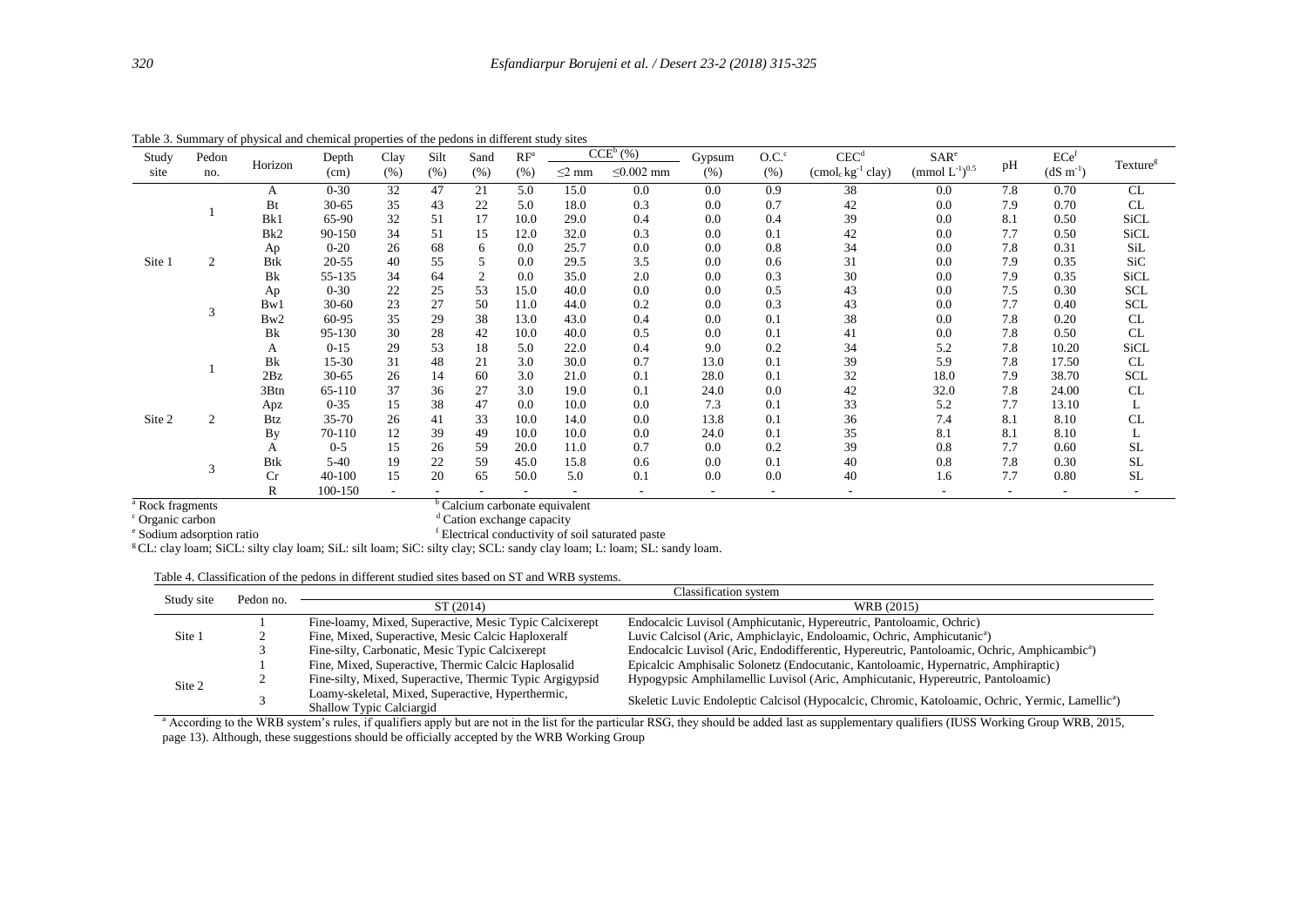On the other hand, the WRB system clearly shows the existence of an argic horizon using "Luvisol" at the RSG level. The mismatch could be related to the various definitions of clayenriched horizons in the two classification systems. Non-similarities in definition of diagnostic horizons or properties between ST and WRB systems were noted by several researchers (Esfandiarpour Boroujeni *et al*., 2013, Sarmast *et al*., 2016; Esfandiarpour Boroujeni *et al*. 2018). Although a calcic horizon was started  $\leq 100$  cm from the soil surface and Calcisols has priority compared to Luvisols, but an argic horizon (Bt horizon) overlies the calcic horizon in this pedon. This is the reason why the soil was not classified as "Calcisol". The presence of the calcic horizon was indicated using "Calcic" qualifier. Moreover, the "Endo-" specifier shows a calcic horizon starts  $\geq 50$  cm from the soil surface and no such horizon occurs  $< 50$  cm of the mineral soil surface (IUSS Working Group WRB, 2015, page 18). The "Cutanic" is another qualifier considered by the WRB system. This supplementary qualifier indicates that an argic horizon has evidence of clay illuviation. The addition of the "Panto-" specifier to "Loamic" qualifier shows that the horizon starts at the mineral soil surface and has its lower limit ≥ 100 cm from the soil surface (IUSS Working Group WRB, 2015, page 18) (Table 4).

 The existence of an argillic subsurface horizon in pedon 2 at site 1 is directly considered by the ST system (Calcic Haploxeralf). The simultaneous presence of argic and calcic horizons (i.e., Btk horizon) above the calcic horizon within 100 cm from the soil surface and priority of "Calcisols" to "Luvisols" in the WRB system proves that the presence of argic horizon is not accounted at the RSG level of this system. The presence of an argic horizon with a CEC  $\geq 24$  cmol<sub>c</sub> kg<sup>-1</sup> clay and  $BS \ge 50$  % starting  $\le 100$  cm from the soil surface was considered using the "Luvic" qualifier (IUSS Working Group WRB, 2015, page 128).

 Moreover, the presence of a calcic horizon was considered in the subgroup level (Calcic Haploxeralf) of the ST system. Application of the "Amphi-" specifier with the "Clayic" qualifier indicates that the horizon with a silty clay textural class starts within 50 cm of the mineral soil surface and has its lower limit between 50 and 100 cm of the mineral soil surface. Meanwhile, the "Endo-" specifier combined with "Loamic" qualifier is a proof that the layer  $\geq$  30 cm thick with a silty clay loam textural class starts  $\geq 50$  and  $\leq 100$  cm

from the soil surface (IUSS Working Group WRB, 2015, page 128).

 The "Aric" and "Ochric" qualifiers in the WRB name of pedon 2 at site 1 show that surface layer was ploughed to a depth of  $\geq 20$ cm and has  $\geq 0.2$  % organic carbon. The "Cutanic" qualifier was considered in the WRB name as supplementary qualifier (Table 4). If qualifiers apply but are not in the list for the particular RSG, they should be added last as supplementary qualifiers (IUSS Working Group WRB, 2015, page 13).

 The different definition of clay-enriched horizons in ST and WRB systems caused the Bw2 horizon of pedon 3 at site 1 as different diagnostic horizons (cambic horizon in ST and argic horizon in WRB). An argic horizon must have either more clay content than the coarser textured horizon or evidence of clay illuviation in the WRB system, but both criteria are mandatory in the ST system. The soil was classified as "Typic Calcixerept" and "Luvisol" in the ST and WRB systems, respectively. This is another example of poor correlation between both classification systems for describing clayenriched soils. Although no evidence of clay illuviation was observed, the WRB system described the presence of an argic horizon well within 100 cm of the soil surface at the RSG level. If the soil shows a lithic discontinuity directly over the argic horizon, or if the surface horizon has been removed by erosion, or if a plough layer directly overlies the argic horizon, then the illuvial nature in the WRB system must be clearly established by an evidence of clay illuviation (IUSS Working Group WRB, 2015, page 25). The Bw2 horizon and the overlying coarser textured horizon (i.e., Bw1 horizon) were not separated by a lithic discontinuity in pedon 3 at site 1, the Bw1 is not part of a plough layer, and the ratio of clay in the Bw2 horizon to that of the Bw1 horizon is 1.5 (i.e.,  $\geq$  1.4). Such a horizon (i.e., Bw2 horizon) can be considered as an argic horizon according to the WRB system.

 Besides, description of argic horizon properties is another considerable point for the WRB system. The application of the "Differentic" qualifier in the WRB name precisely emphasizes that the soil has an argic horizon that meets diagnostic criterion 2a for the respective horizon and argic horizon does not necessarily show the evidence of clay illuviation (IUSS Working Group WRB, 2015, pages 23 and 24). The "Endo-" specifier also indicates that the horizon starts between 50 and 100 cm from the soil surface. Furthermore, the "Panto-" specifier for the "Loamic" qualifier shows that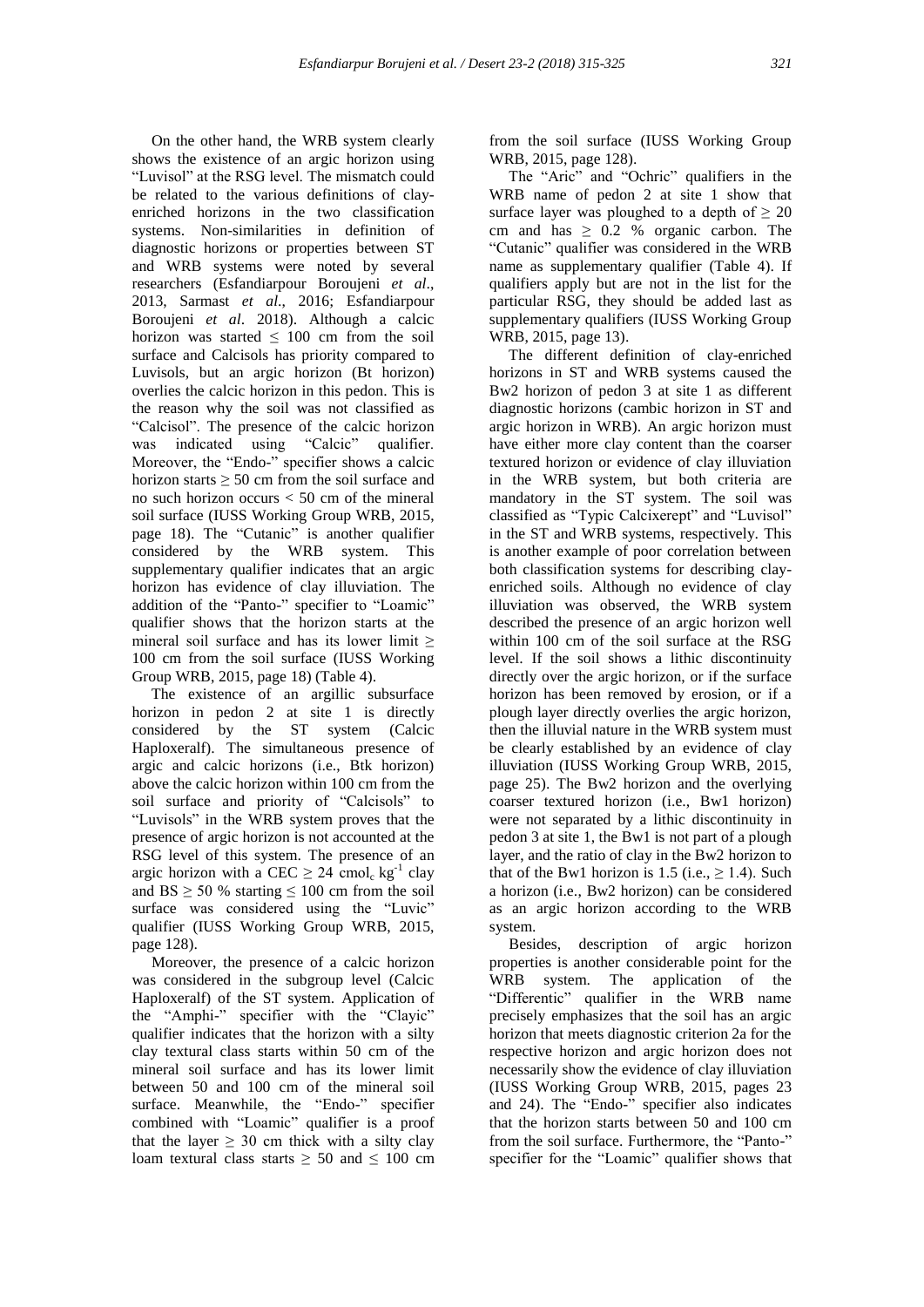the layers have a textural class of sandy clay loam and clay loam starting at the mineral soil surface and have their lower limit  $\geq 100$  cm from the soil surface. Adding the "Cambic" qualifier as soils having a cambic horizon not consisting of albic material and starting  $\leq 50$  cm from the soil surface in the list of supplementary qualifiers for "Luvisols" is highly recommended. Since the "Neocambic" qualifier was considered for "Luvisols", it is suggested that the "Cambic" qualifier be separated from "Neocambic" by a slash (/). Moreover, application of the "Amphi-" specifier with the "Cambic" qualifier indicates that the cambic horizon starts within 50 cm of the mineral soil surface and has its lower limit between 50 and 100 cm of the mineral soil surface (Table 4).

 Comparing ST and WRB systems for describing the pedon 1 at site 2 declared that the WRB system indicates a natric horizon starting  $\leq 100$  cm from the soil surface using "Solonetz" at the RSG level. Meanwhile, the presence of this horizon is totally neglected by the ST system (Table 4). Although "Argids" subgroup (Aridisols that have an argillic or natric horizon and do not have a petrocalcic horizon within 100 cm of the soil surface, Soil Taxonomy, 2014, page 107) was defined in the ST system, the presence of a natric horizon is not accounted at the subgroup level. More emphasis has been placed on the salic horizon than clay-enriched horizons in the ST system. However, "Solonetzs" have more preference than "Solonchacks" in the RSG level. Soils with a high content of exchangeable Na have special management requirements since sodic conditions impede plant growth and increase erodibility (Gray *et al.*, 2011). Therefore, it seems a limitation for the ST system and defining the "Natrisalids" great group (Salids that have a natric horizon within 100 cm of the soil surface) and consequently "Calcic Natrisalids" subgroup is highly recommended. Esfandiarpour Boroujeni *et al*. (2013) also suggested adding "Natrisalids" great group and "Calcic Natrisalids" subgroup for the Salids suborder in the ST system.

 Moreover, evidence of clay illuviation and an exchangeable Na percentage (ESP) of  $\geq 15$ throughout the entire natric horizon are two important characteristics that could be shown by "Endocutanic" and "Hypernatric" qualifiers in the WRB system. Although two soil classification systems showed the presence of calcic and salic horizons, the WRB system, with the application of "Epi-" and "Amphi-" specifiers seems more informative in comparison to the ST system. The "Raptic"

qualifier in the WRB name of pedon 1 at site 2 clearly shows the presence of lithic discontinuities between Bk-Bz and Bz-Btn horizons. Whereas, horizon designations (i.e., A, Bk, 2Bz, 3Btn) denote the existence of lithic discontinuities, ST system couldn't consider this property in the soil name (Tables 2 and 3). Therefore, it is suggested to define "Raptic" great groups as other soils that have a lithologic discontinuity within 100 cm of the soil surface to better describe soil properties. Moreover, using the "Amphi-" specifier for "Raptic" qualifier shows the characteristic is present two or more times, once or more times somewhere  $\leq$ 50 cm from the mineral soil surface and once or more times somewhere  $> 50$  and  $\leq 100$  cm from the soil surface (IUSS Working Group WRB, 2015). Furthermore, using the "Kato" specifier in the WRB name for the "Loamic" qualifier indicates the horizon or layer starts within 50 cm of the mineral soil surface, and has its lower limit  $\geq 100$  cm of the soil surface; and no such horizon or layer occurs < 1 cm of the soil surface (IUSS Working Group WRB, 2015).

 The existence of an argillic horizon (or argic horizon in the WRB system) in pedon 2 at site 2 was identified by ST (Typic Argigypsid) and WRB (Luvisol) systems. Although the evidence of clay illuviation was observed as lamellae, the ST system could not display this characteristic (Tables 2 and 4). The WRB system indicates the presence of lamellae using "Lamellic" qualifier. In many regions of Iran, there were increasing clay with depth as lamella was reported by different researchers such as Sarmast *et al*. (2017) and Yaghmaeian Mahabadi and Givi (2017). Lamellae play an important role in the flux and retention of water and nutrients and affects plant growth (Hannah and Zahner, 1970; Bockheim and Hartemink, 2013; Ober *et al*., 2017). Therefore, defining the "Lamellic Argigypsids" subgroup as Argigypsids have evidence of clay illuviation as lamellae is necessary. Moreover, "Amphi" specifier for "Lamellic" qualifier indicates the layer with this characteristic starts within 50 cm of the mineral soil surface and has its lower limit between 50 and 100 cm of the soil surface (IUSS Working Group WRB, 2015).

 On the other hand, the ST system only shows the existence of a gypsic horizon within 100 cm of the soil surface. Whereas the WRB system shows the amount of gypsum using "Hypogypsic" qualifier (gypsum content in the fine earth fraction is < 25 % by mass). This difference was confirmed by Toomanian *et al*. (2003) and Sarmast *et al*. (2016).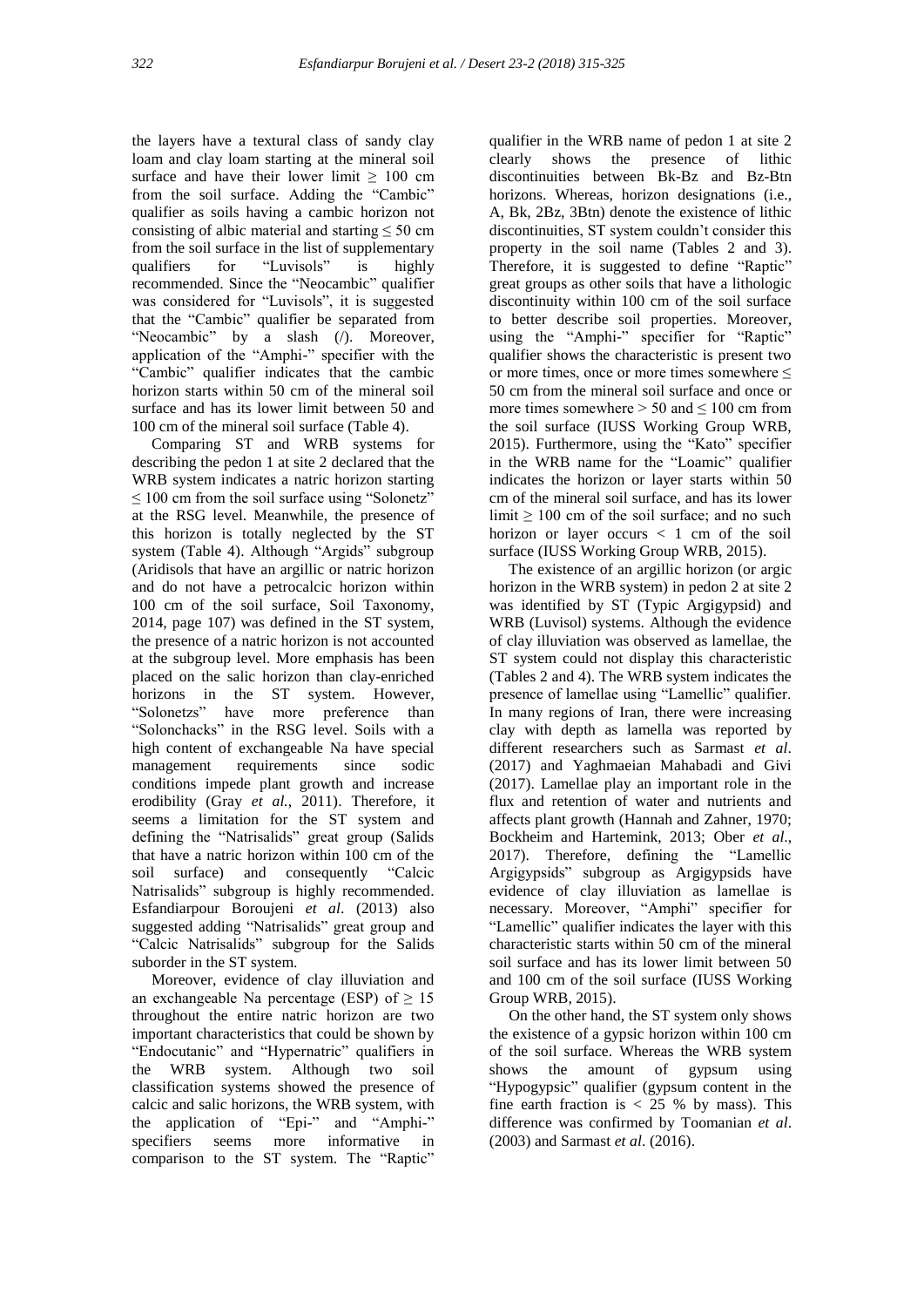Meanwhile, the application of "Cutanic" qualifier is a noticeable point in the WRB system name. Using the "Cutanic" and "Lamellic" qualifiers is not redundant, simultaneously. The "Cutanic" qualifier only shows the evidence of clay illuviation, whereas the "Lamellic" qualifier indicates that illuviation is as two or more lamellae ( $> 0.5$  and  $< 7.5$  cm thick) that have higher clay contents than the directly overlying layers, with a combined thickness of  $\geq$  5 cm, while the uppermost lamella starts within 100 cm of the soil surface (IUSS Working Group WRB, 2015, page 127).

 Similarly, two soil classification systems had the potential to consider the presence of a calcic horizon in pedon 3 at site 2. This pedon was classified as "Typic Calciargid" (Soil Survey Staff, 2014) and Calcisol (IUSS Working Group WRB, 2015). The "Hypo" specifier for "Calcic" qualifier in the WRB name indicates that the calcium carbonate equivalent in the fine earth fraction of the calcic horizon is less than 25 %. Therefore, this system provides more information for management practices in comparison with the ST system.

 The existence of an argillic horizon (or argic horizon in the WRB system) in this pedon was considered at suborder (Argid) and principal qualifier (Luvic) levels. None of the soil classification systems are able to show evidence of clay accumulation as lamellae (Tables 2 and 4). The "Lamellic" subgroup was only defined for 7 of the 12 orders in the ST system. In the WRB system, the "Lamellic" qualifier was not considered for some of RSGs such as Calcisols. Therefore, defining "Lamellic" subgroups such as "Lamellic Calciargids" at the ST system and "Lamellic" qualifier for Calcisols in the WRB system seems necessary.

 Although the "Leptic" qualifier in the WRB system shows existence of continuous rock within 100 cm of the soil surface, this feature is entirely neglected in the ST system. Also, the application of the "Endo" specifier for "Leptic" qualifier shows that this characteristic is present somewhere  $> 50$  and  $\leq 100$  cm from the mineral soil surface and is absent  $\leq 50$  cm from the mineral soil surface (IUSS Working Group WRB, 2015, page 17). On the other hand, the "Shallow" soil depth class at the family level shows that the soil is less than 50 cm deep to a root-limiting layer. The concept of lithic contact and root-limiting layers are different in the ST system. A lithic contact is diagnostic at the subgroup level if it is within 125 cm of the mineral soil surface in Oxisols and within 50 cm of the mineral soil surface in all other mineral soils (Soil Taxonomy, 2014, page 28).

Meanwhile, the root-limiting layers have a widespread concept and include lithic, paralithic and petroferric contact, densic, manufactured layer, duripan, fragipan, petrocalcic, pertrogypsic and placic horizons (Soil Taxonomy, 2014, page 319). In the WRB system, no qualifier was defined to indicate the presence of the paralithic contact. Therefore, both of the soil classification systems have a weak point in indicating the soil depth limitation. To overcome the above-mentioned problems, the below suggestions were recommended:

- 1- Revising the definition of Lithic subgroups as soils that have a lithic or paralithic contact within 50 cm of the soil surface; and
- 2- Defining the "Paralithic" qualifier for all RSGs in the WRB system.

 Sarshogh (2010) explained that the ST system (Soil Taxonomy, 2010) can better describe shallow soils of Babaheidar region compared to the WRB system (IUSS Working Group WRB, 2007). Esfandiarpour Boroujeni *et al*. (2018) reported that the WRB system by "Leptic" qualifier shows the presence of continuous rock, but this feature was not considered in the ST system. Furthermore, Esfandiarpour Boroujeni *et al*. (2013) and Sarmast *et al*. (2016) declared that "Paralithic" qualifier should be defined in the WRB system. Another useful point in the pedon 3 at site 2 is the high amount of rock fragments. This feature was accounted by two soil classification systems using the "Skeletal" and "Skeletic" terms. In the ST system at least 35 % rock fragments in the control section for particle-size class causes skeletal term to be used. Whereas  $\geq$ 40 % coarse fragment averaged over a depth of 100 cm from the soil surface or to continuous rock was considered using "Skeletic" in the WRB system. The application of the "Yermic" qualifier to show the arid properties and presence of a desert pavement are among other important points noticeable for the WRB system.

# **4. Conclusions**

1. If the evidence of clay illuviation was observed, distinguishing the Bt horizon as an argillic horizon can be affected by land use. 2. The required characteristics of an argillic or related horizon are not met in all Bt horizons. 3. The application of "Cutanic" and "Lamellic" qualifiers in the WRB system is not redundant, simultaneously.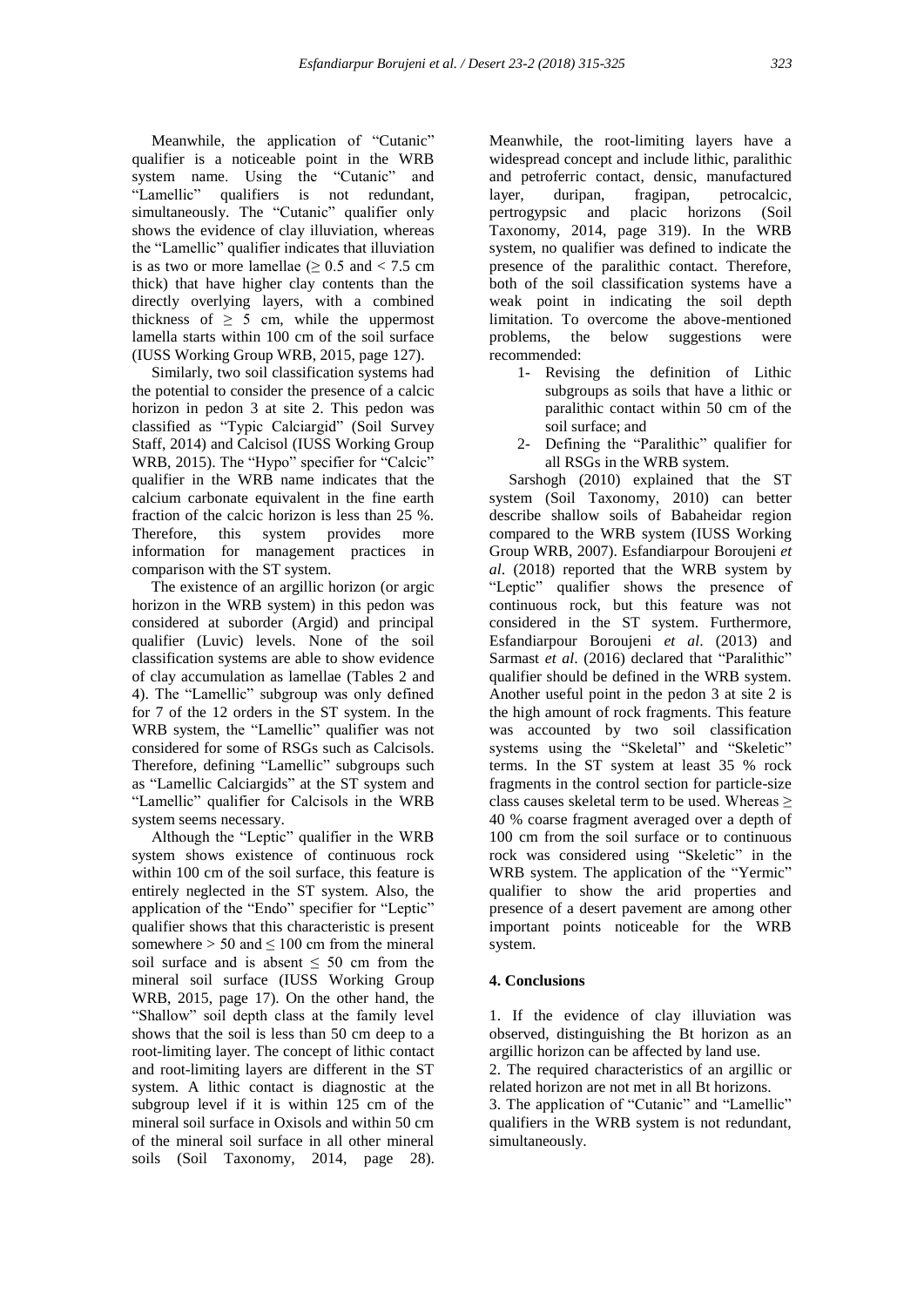4. Defining the Natrisalids great group and new subgroups including Calcic Natrisalids, Lamellic Argigypsids and Lamellic Calciargids in the ST system seems necessary to improve its deficiencies.

5. The addition of the "Lamellic" qualifier for Calcisols in the WRB system is highly recommended.

# **References**

- Bayat, O., H. Karimzadeh, A. Karimi, M. Karimian Eghbal, H. Khademi, 2017. Paleoenvironment of geomorphic surfaces of an alluvial fan in the eastern Isfahan, Iran, in the light of micromorphology and clay mineralogy. Arabian Journal of Geoscience, 10; 1-11.
- Bockheim, J.G., A.N. Gennadiyev, R.D. Hammer, J.P. Tandarich, 2005. Historical development of key concepts in pedology. Geoderma, 124; 23–36.
- Bockheim, J.G., A.E. Hartemink, 2013a. Classification and distribution of soils with lamellae in the USA. Geoderma, 206; 92-100.
- Bockheim, J.G., A.E. Hartemink, 2013b. Distribution and classification of soils with clay- enriched horizons in the USA. Geoderma, 209-210; 153-160.
- Brevik, E.C., C. Calzolari, B.A. Miller, P. Pereira, C. Kabala, A. Baumgarten, A. Jordán, 2016. Soil mapping, classification, and pedologic modeling: History and future directions. Geoderma, 264; 256- 274.
- Elliott P.E., P.J. Drohan, 2009. Clay accumulation and argillic-horizon development as influenced by Aeolian deposition vs. local parent material on quartzite and limestone-derived alluvial fans. Geoderma, 151; 98-108.
- Esfandiarpour Boroujeni, I., M.H. Salehi, A. Karimi, A. Kamali, 2013. Correlation between Soil Taxonomy and world reference base for soil resources in classifying calcareous soils: (a case study of arid and semi-arid regions of Iran). Geoderma, 197-198; 126– 136.
- Esfandiarpour Boroujeni, I., Z. Mosleh, M.H. Farpoor, 2018. Comparing the ability of Soil Taxonomy (2014) and WRB (2015) to distinguish lithologic discontinuity and an abrupt textural change in major soils of Iran. Catena, 165; 63-71.
- FAO. 1988. FAO/Unesco Soil Map of the World, Revised legend with corrections and updates. World Soil Resources Reports No. 60. FAO, Rome.
- Gee GW, Bauder JW, 1986. Particle size analysis. In: Klute A, editor. Methods of Soil Analysis. Madison: American Society of Agronomy; p. 383-411.
- Gerasimova, M.I., 2010. Chinese soil taxonomy: between the American and the international classification systems. Eurasian Soil Science, 43; 945–949.
- Hannah, P.R., R. Zahner, 1970. Nonpedogenetic texture bands in outwash sands of Michigan: their origin, and influence on tree growth. Soil Science Society America Journal, 34; 134–136.
- Huyssteen, C.W., E. Michéli, M. Fuchs, I. Waltner, 2014. Taxonomic distance between South African diagnostic horizons and the World Reference Base diagnostics. Catena, 113; 276-280.
- IUSS Working Group WRB. 2007. World reference base for soil resources 2006, first update 2007. World Soil Resources Reports No. 103. FAO, Rome.
- IUSS Working Group WRB. 2015. World Reference Base for Soil Resources 2014, update 2015 International soil classification system for naming soils and creating legends for soil maps. World Soil Resources Reports No. 106. FAO, Rome.
- Khademi, H., A.R. Mermut, 2003. Micromorphology and classification of Argids and associated gypsiferous Aridisols from central Iran. Catena, 54; 439-455.
- Khormali, F., A. Abtahi, S. Mahmoodi, G. Stoops, 2003. Argillic horizon development in calcareous soils of arid and semi-arid regions of southern Iran. Catena, 53; 273-301.
- Lanyon L.E., Heald W.R. 1982. Magnesium, calcium, strontium and barium. In: Page AL, editor. Methods of Soil Analysis. Madison: American Society of Agronomy; p. 247-260.
- Lee J, Kemp RA, 1992. Thin section of unconsolidated sediments and soils: a recipe. Thin Section Laboratory, Sediment Analysis Suite. Geography Department, RoyalHolloway, University of London, Egham.
- NCCO 2003. Initial national communication to United Nations framework convention on climate change, UNFCCC. National Climate Change Office, Department of Environment, Environmental Research Center, Tehran, Iran.
- Nelson RE, 1982. Carbonate and gypsum. In: Page AL, editor. Methods of Soil Analysis. Madison: American Society of Agronomy; p. 181-197.
- Obear, G.R., M. Pedersen, W.C. Kreuser, 2017. Genesis of clay lamella in golf course soils of Mississippi, USA. Catena, 150; 62-70.
- Quénard, L., A. Samouëlian, B. Laroche, S. Cornu, 2011. Lessivage as a major process of soil formation: a revisitation of existing data. Geoderma, 167–168; 135–147.
- Sarmast, M., M.H. Farpoor, I. Esfandiarpour Boroujeni, 2016. Comparing Soil Taxonomy (2014) and updated WRB (2015) for describing calcareous and gypsiferous soils, Central Iran. Catena, 145; 83–91.
- Sarmast, M., M.H. Farpoor, I. Esfandiarpour Boroujeni, 2017. Soil and desert varnish development as indicators of landform evolution in central Iranian deserts. Catena, 149; 98-109.
- Sarshogh, M. 2010. The Effect of Aspect and Slope Position on Soil Morphological, Physicochemical and Mineralogical Properties in Chelgerd Region. MSc thesis, Shahrekord University, Iran (In Persian, with English Abstract).
- Sauzet, O., C. Cammas, P. Barbillon, M.P. Étienne, D. Montagne, 2016. Illuviation intensity and land use change: Quantification via micromorphological analysis. Geoderma, 266; 46-57.
- Schoeneberger, P.J., D.A. Wysocki, E.C. Benham, Soil Survey Staff, 2012. Field book for describing and sampling soils. Natural Resources Conservation Service. National Soil Survey Center, Lincoln, NE.
- Soil Survey Staff, 1975. Soil Taxonomy: A Basic System of Soil Classification for Making and Interpreting Soil Surveys. USDA Handbook No. 436. Printing Office, Washington D.C., USDA.
- Soil Survey Staff, 1999. Soil Taxonomy: A Basic System of Soil Classification for Making and Interpreting Soil Surveys. USDA Handbook No. 436.